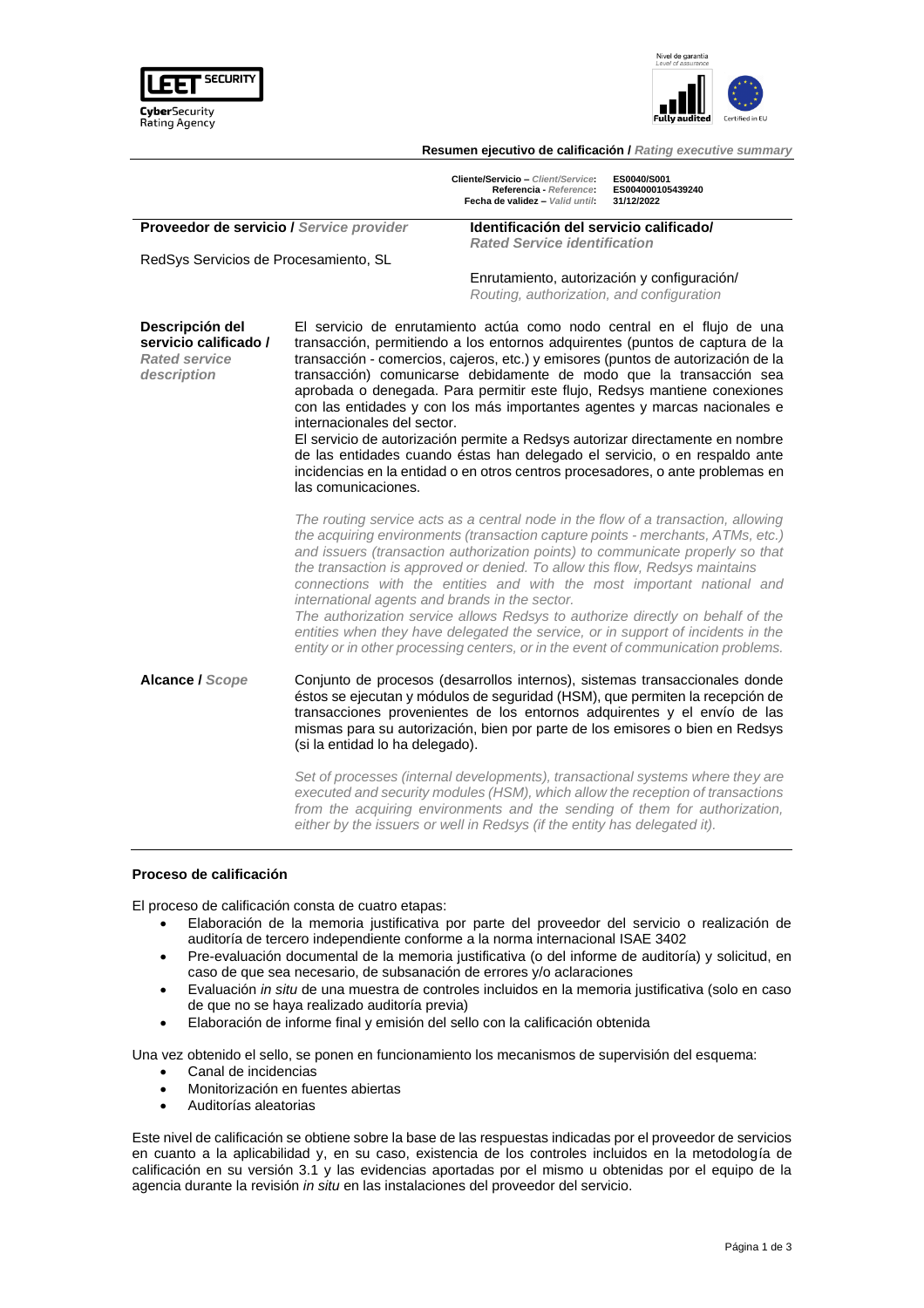



**Resumen ejecutivo de calificación /** *Rating executive summary*

**Cliente/Servicio –** *Client/Service***: ES0040/S001 Referencia -** *Reference***: ES004000105439240 Fecha de validez –** *Valid until***: 31/12/2022**

# *Rating proces*

*Rating and certification process have four steps:*

- *Preparation of a memory by the service provider or conducting an audit by an independent third party according to ISAE 3402.*
- *Documentary pre-assessment based on previous memory (or audit report) and require, if needed, correction or errors and/or clarifications.*
- *In situ assessment based on a sample of controls included in the memory.*
- *Preparation of final report and issue of the label and certification with the rating level obtained.*

*Once the label has been issued, supervision mechanisms come into place:*

- *Incident channel*
- *Cybersecurity online monitoring*
- *Random exhaustive audits*

*This report corresponds to the third step of the rating process and it shapes the final assessment of service*  rating, based on the answers that the service provider has included in the memory about applicability and *implementation of controls included in rating methodology version 3.1 and evidences provided by the provider or obtained by the agency team during the onsite visit in service provider facilities.*

## **Calificación**

El nivel de calificación obtenido por el servicio una vez realizado el proceso de calificación mencionado y su evolución respecto a años anteriores se muestran en los gráficos siguientes:

#### *Rating*

---

*The rating level obtained by the service and the comparison with previous years according to the qualification level after the aforementioned rating process has been carried out are the following:*



Los criterios para asignar la calificación global, según se establece en la versión 3 de la metodología son, implantar:

- El 100% de las medidas generales y para la dimensión correspondiente de prioridad '1'.
- Al menos, el 85% de las medidas generales y para la dimensión correspondiente de prioridad '2'.
- Al menos, el 50% de las medidas generales y para la dimensión correspondiente de prioridad '3'.

La evaluación de las secciones individuales que se resumen en el gráfico adjunto considera el 100% de los controles (con independencia de su prioridad). La calificación cuantitativa es una suma ponderada (base mil) de los niveles en los que han sido evaluadas las secciones (con más peso de aquellas que más contribuyen a una seguridad más ágil).

*The criteria for assigning the global rating, as established in version 3 of the methodology are:*

- *100% of the general measures and for the corresponding dimension of priority '1'.*
- *At least 85% of the general measures and for the corresponding dimension of priority '2'.*
- *At least 50% of the general measures and for the corresponding dimension of priority '3'.*